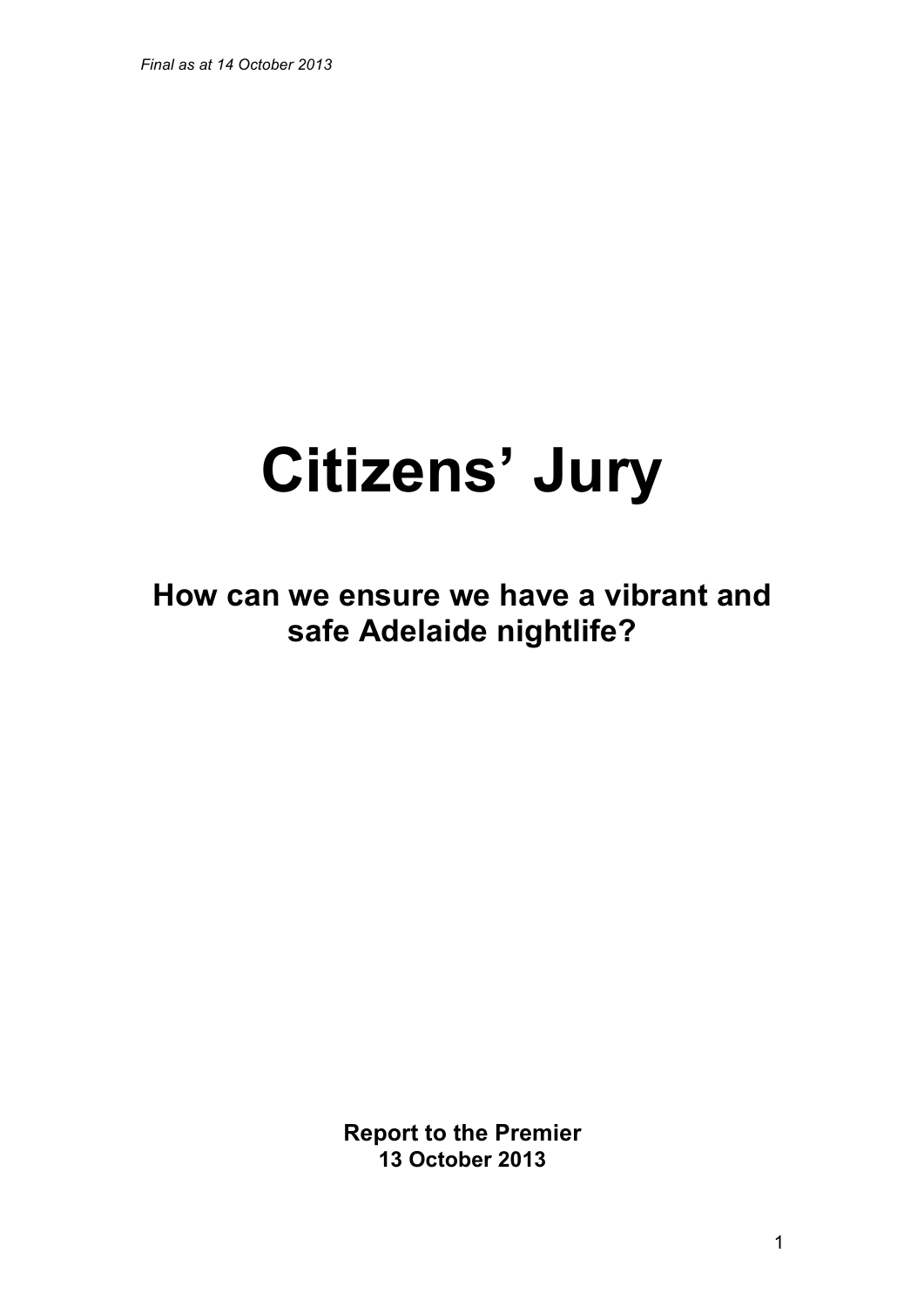#### **Introduction**

The Citizens' Jury considered numerous submissions, heard from many local and interstate experts, and shared their own knowledge, experience and research in analysing and recommending how to ensure Adelaide's nightlife is vibrant and safe. Over five full Saturdays at three-weekly intervals the jurors were assisted with the process of deliberating by skilful facilitators from the New Democracy Foundation.

The general consensus that the Citizens' Jury reached is that Adelaide nightlife is *already* vibrant and safe when compared with similar cities interstate and overseas. Therefore the recommendations are mostly concerned with how to make Adelaide nightlife more vibrant and safer than the current situation.

The research arising from the experts consulted and the submissions provided led us to realise that the question of the vibrancy and safety of Adelaide's nightlife has been addressed by several local and State Government planning and advisory bodies over recent years. The jurors benefited greatly from this work and have worked to pull together the outcomes of these various reports into an integrated plan of action.

The Citizens' Jury acknowledges that there are a variety of vibrant and safe events happening in Adelaide, but decreasing the barriers to involvement in them could increase citizen participation.

The fact that so much planning work has been done is a compliment to the Adelaide City Council, government agencies and many civic and cultural organisations. In particular, the South Australian Government is to be congratulated on the brave experiment to conduct a Citizens' Jury. The Jury considers it to have been worthwhile and hopes that future governments might consider it worthwhile for other issues.

Recent developments, such as the Adelaide Oval stadium and footbridge, the redevelopment of the south bank precinct of the River Torrens and changes to the Liquor Licensing laws for small, "pop-up" venues, all suggest that the recommendations of previous reports are implemented over time. The Jury's hope is that the following recommendations are feasible enough to be implemented in the near future.

The Citizens' Jury learned a great deal about what makes Adelaide nightlife vibrant and safe and about many plans and proposals to make it more vibrant and safer. The plans and proposals to make Adelaide nightlife safer are centrally coordinated by the public safety authorities and implemented by SA Police, who are generally doing a good job in difficult circumstances. The plans and proposals to make Adelaide nightlife more vibrant, however, have no central coordinating authority.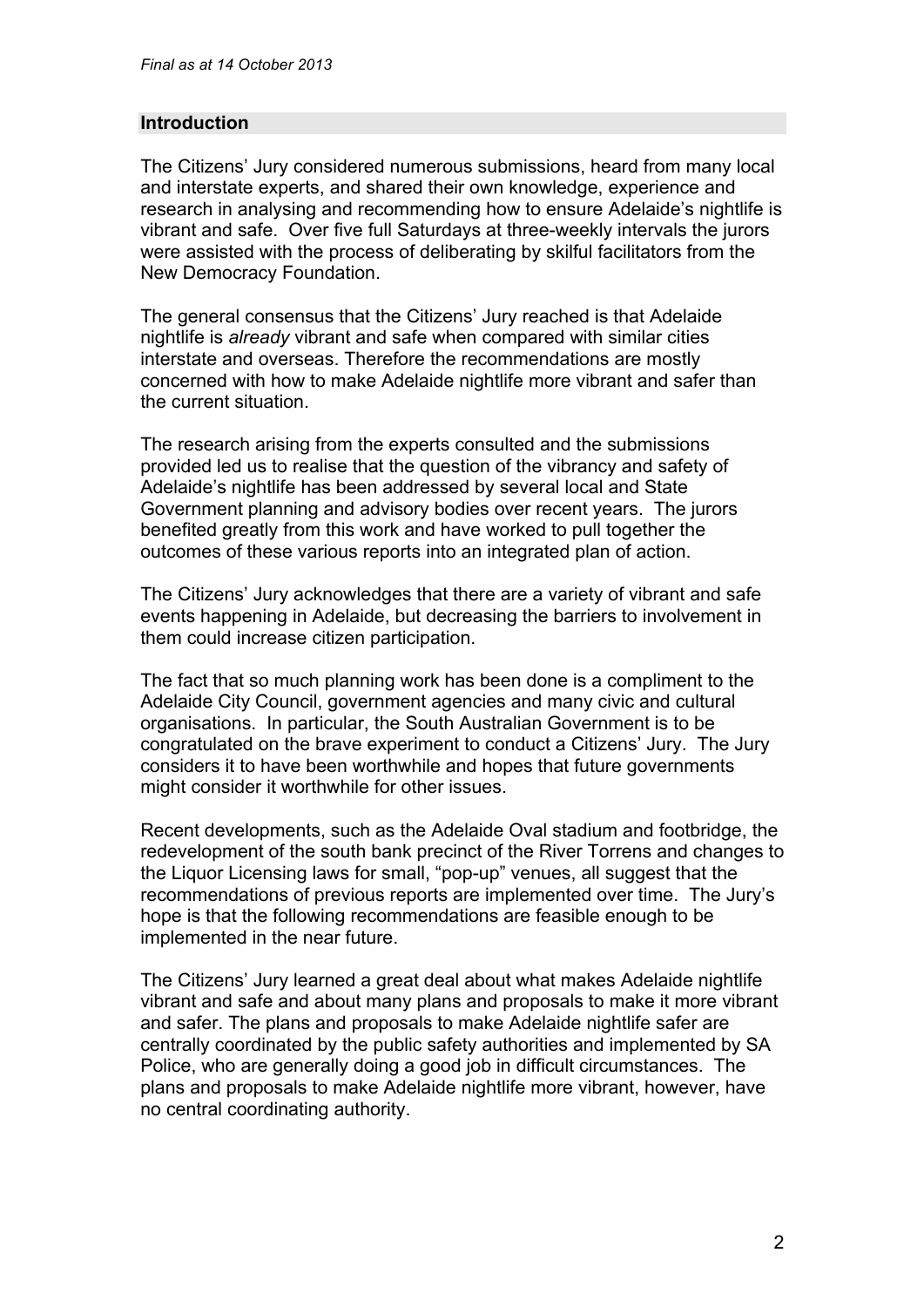#### **Executive Summary**

The Jury addressed their charge by looking at the focus areas of Commerce, Infrastructure, Alcohol Licensing, Transport, Medical, Education, and Events and Activities.

## **Recommendations**

- 1. The Jury feels that the vibrancy of Adelaide could be greatly enhanced by the creation of one central source of event and activity information. Adelaide has a lot of events and activities to offer, but the information regarding them is scattered.
- 2. Encourage a diversity of businesses to trade in the night-time economy to augment the current licensed business sector.
- 3. Review the SA Liquor Licensing Act (1997) to ensure that licences are granted and enforced to enhance vibrancy, continuity and equity in Adelaide.
- 4. The State Government needs to remove vibrancy barriers to encourage people to enter Adelaide's CBD using an integrated transport system that recognises all modes of transport.
- 5. The jury values, and encourages the government to preserve, the use of education programs in school and community groups to promote safety.
- 6. Establish an independent advisory body to oversee the strategic planning of infrastructure projects with consideration for safety and vibrancy.
- 7. Establish an 'Injury and Outcome Reporting System'.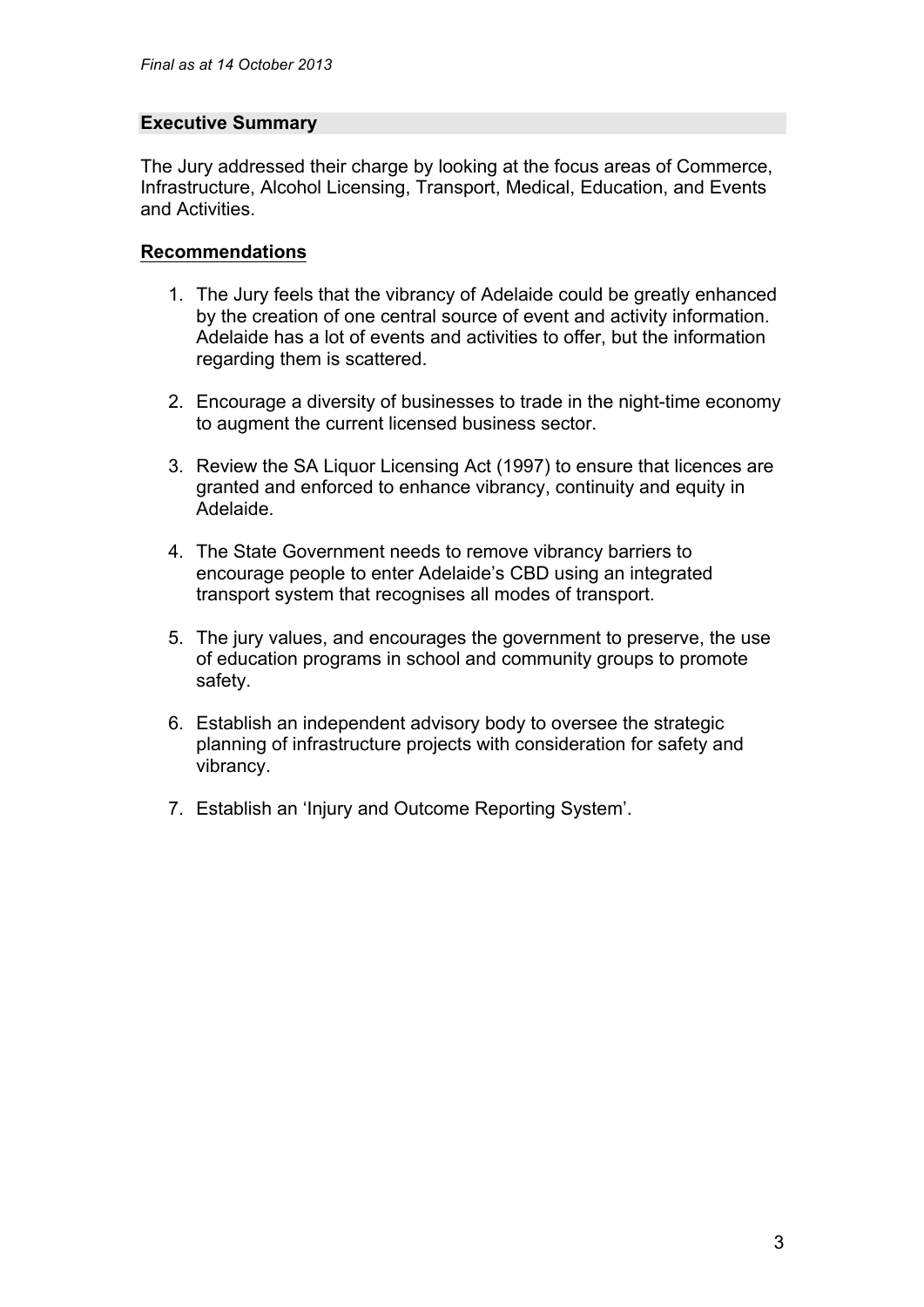## **Events and Activities**

#### **Recommendations**

#### **Central source of information**

- The Jury feels that the vibrancy of Adelaide could be greatly enhanced by the creation of one central source of event and activity information. Adelaide has a lot of events and activities to offer, but the information regarding them is scattered.
- This central source needs to accommodate all events and recreational activities, both major and minor, and be the connector for organisations such as Events SA, Adelaide City Council, Multicultural SA, Community Arts SA, etc. This source needs to provide information through various methods including:
	- o Website
	- o Social media
	- o Mobile apps
	- o Hard print
	- o Signage and screens
	- o Subscriptions, etc.

#### **An awareness campaign**

- An awareness campaign is needed to generate pride and build community spirit, focusing on the diversity of events and activities available, including multicultural activities.
- This campaign can be linked with Adelaide's rapidly evolving infrastructure, such as the Adelaide Oval redevelopment, footbridge, RAH, Victoria Square and Rundle Mall.
- An advertising campaign will be beneficial to the revitalisation of our city and encourage the community to be a part of it.

#### **Encourage pop-up events, activities and eateries**

- Simplify the process for pop-up events, activities and eateries to be established in order to enhance vibrancy and constant change.
	- o Pop-up events would offer alternatives to alcohol consumption particularly in key locations such as Hindley Street.
	- o Such events could include markets, skating, sports, art workshops, ethnic performances, building decoration and flash mobs.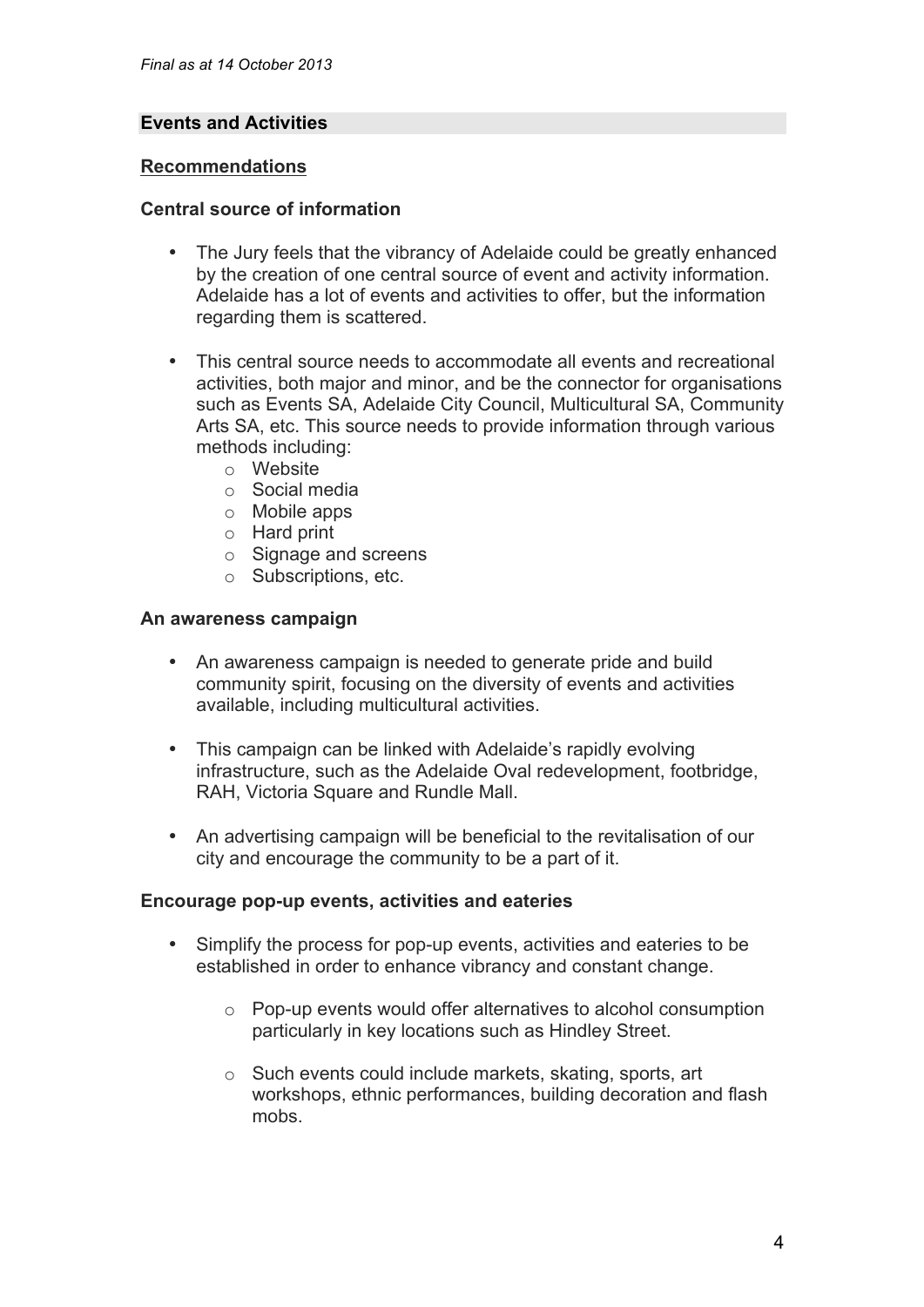## **Parking**

• For certain events the cost of the event ticket could include a parking spot or reduced-cost parking in order to encourage people to attend.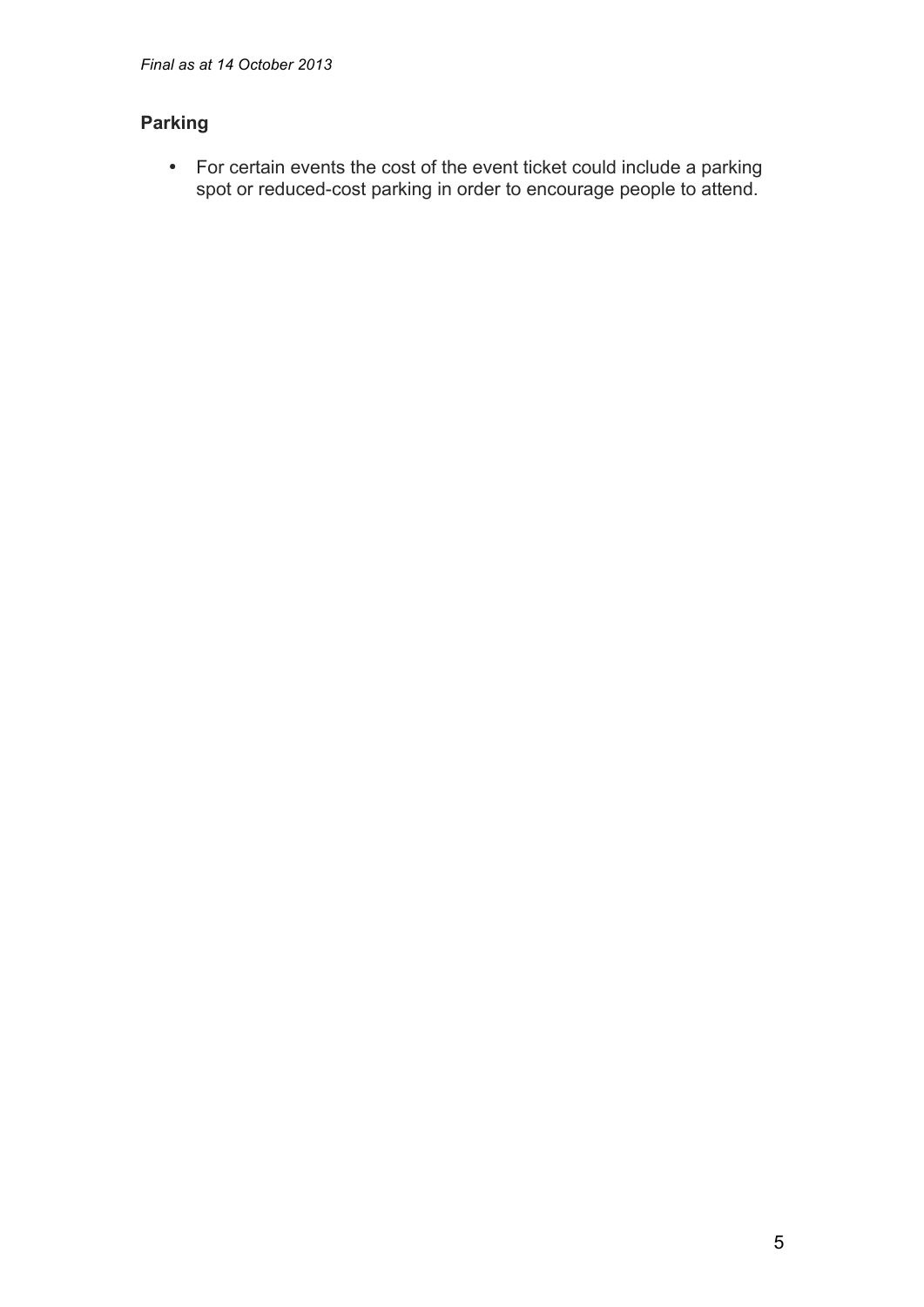## **Commerce**

We acknowledge the work of many different government agencies, community groups and businesses that work tirelessly to make Adelaide a vibrant and safe city.

We feel that Adelaide's nightlife has an adequate representation of licensed premises. The introduction of retail and service businesses into the night-time trading periods could ensure the vibrancy and safety of Adelaide's current and future generations.

## **Recommendations**

#### **Encourage a diversity of businesses to trade in the night-time economy to augment the current licensed business sector**

- Such initiatives could include:
	- o Flexible use of space eg shop share
	- o Mentoring
	- $\circ$  Introduce flexibility of current trading hours
	- o Connect business with events and vice versa
- The Jury discussed the complexity around penalty rates in considering trading hours but have elected to make no recommendation on this.

#### **State Government to partner with business to develop and implement recommendations in this report.**

• Some of the recommendations in other sections of this report could be achieved through these strategic partnerships. For example, medical (safe spaces), transport (extension of bus running times), and events (central source of information).

#### **The above recommendations were developed with particular reference to the following source:**

- Professor Steve Allsop, National Drug Research Institute, Video conference with Adelaide Citizens' Jury 2013
- Professor Steve Allsop, National Drug Research Institute, multiple submissions to Citizens' Jury 2013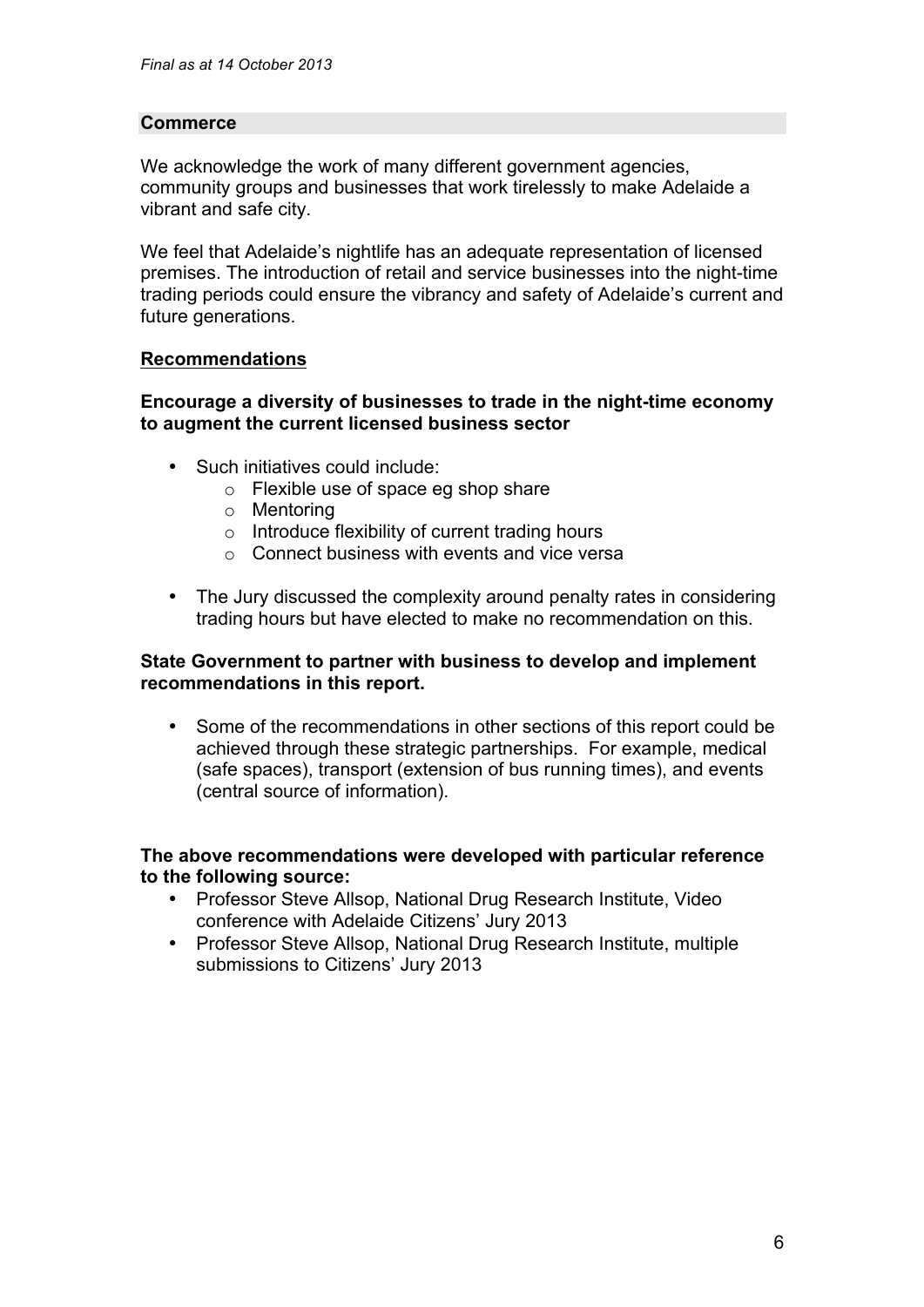## **Alcohol Legislation**

The Jury believes the Liquor Licensing Act (1997) should be reviewed to ensure the license is tailored to enhance vibrancy and safety in Adelaide. It should encourage a continuity of entertainment options from the early evening economy through to late night. All people, regardless of age or background, should feel comfortable participating in Adelaide's nightlife.

The small venue license is a good step towards providing diversity of venue options, however licensees are restricted in types of entertainment they can offer and are effectively restricted to being bars.

The negative social consequences of irresponsible alcohol consumption have led to the creation of an onerous licensing regime. However, these high barriers to entry (licensing and planning) have created an unfortunate outcome: venues providing culturally enriching but financially marginal entertainment are discouraged in favour of business models that maximise the volume of liquor sold.

As a guiding principle, the Jury would like this changed by making licenses easier to acquire, but also easier to lose if the venue contributes negatively to Adelaide's nightlife.

When designing license conditions, the Licensing Commissioner should be mindful of creating unintended impediments to providing entertainment. For example, clause 35(2)(a) of the Act specifies that the holder of an Entertainment License must "primarily and predominately" provide live entertainment. This may encourage applicants who would like to provide only *occasional* live entertainment to seek another sort of license and therefore be excluded from providing live entertainment.

## **Recommendations**

#### **Remove restrictions on Entertainment Licenses**

• Amend clause 35(1)(b) to remove the reference to a 9pm start time. Entertainment should be encouraged in the early evening/after work economy to appeal to a broader demographic.

#### **Customised licensing regime**

- The Act currently defines several types of licenses from which an applicant may choose to apply. Each contains restrictions that limit the sort of business the successful applicant may operate.
- The Citizens' Jury felt that vibrancy would be enhanced under a customised regime. Applicants should explain the nature of business they wish to operate and the Commissioner would apply license conditions they deemed appropriate given the particular circumstances.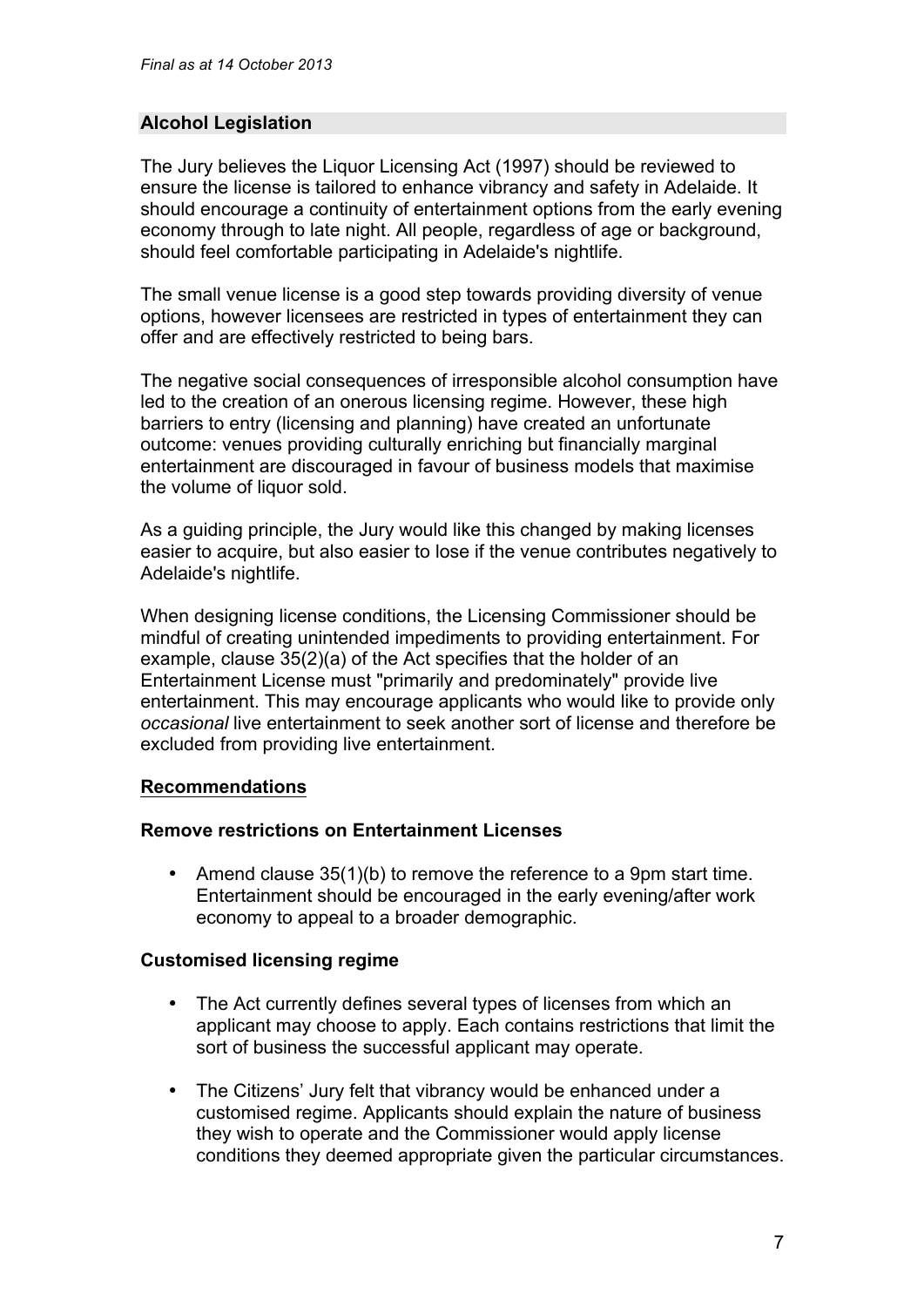$\circ$  In the first instance, restrictions should be light, but with regular opportunity to review and adjust as licensees establish a trading record.

#### **Licensing Commissioner to have the power and resources to actively monitor and enforce it own conditions**

• The Commissioner should be more proactive in pursuing breaches of license conditions including the removal of licenses altogether.

#### **To continuously monitor and evaluate the 3am lockout to determine if there is a demonstrable improvement in safety**

- The jurors felt that this was a not unreasonable restriction which balances the considerations of vibrancy and safety.
- The lockout should be reviewed for its effectiveness as well as any unintended consequences.
- The Jury felt the Casino should not be excluded from the late night code of conduct and the lockout.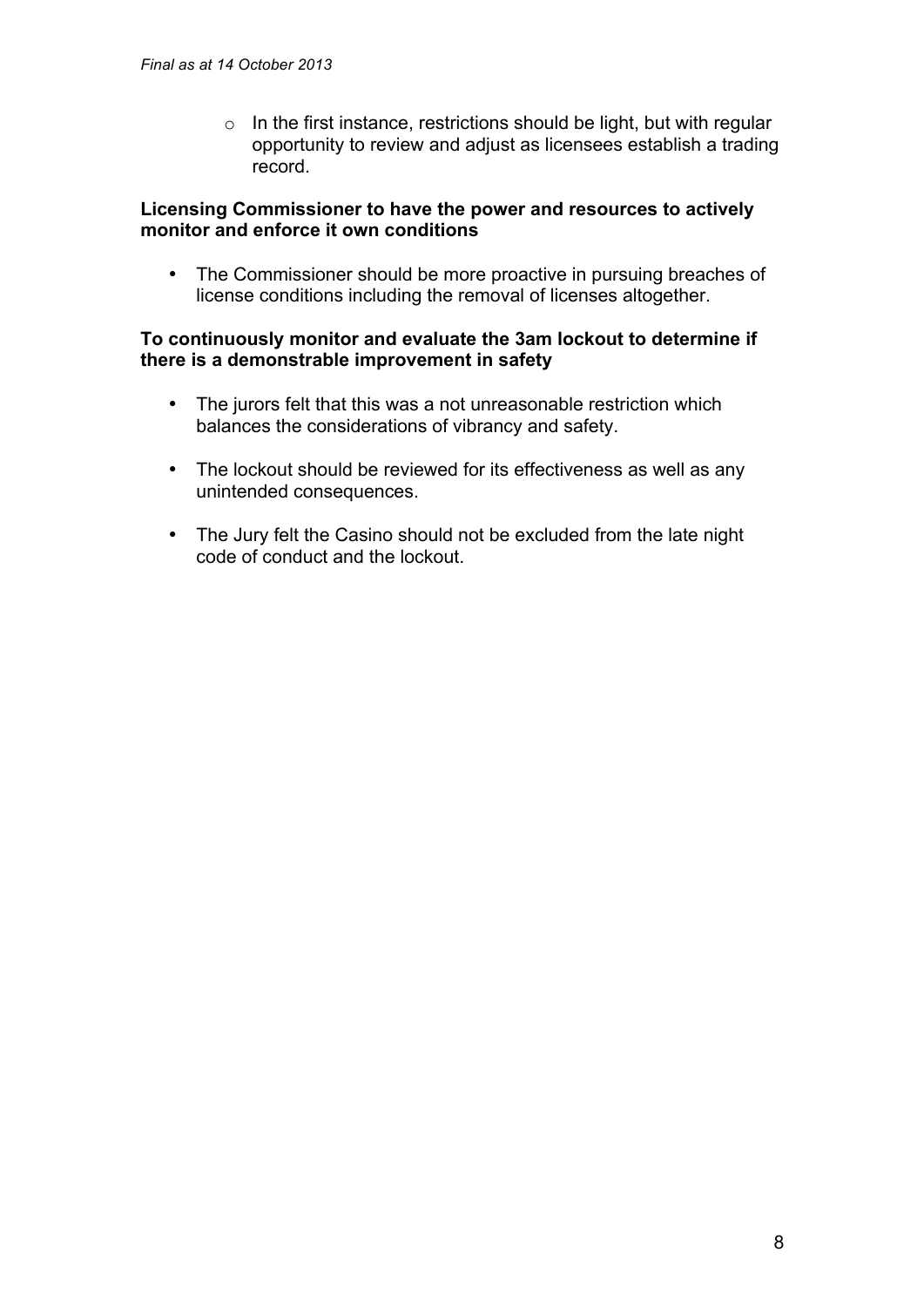## **Transport**

Underpinning the Jury's broader recommendations is the belief that CBD vibrancy must be encouraged, not discouraged. This extends to the role both public and private transport plays in fostering a safe and vibrant environment.

The key components to a safe and vibrant Adelaide, as it relates to transport, are to make it as easy to get into the CBD as it is to get out of the CBD. These components include cost barriers, accessibility, availability, flexibility and reliability.

The State Government needs to improve the reliability and availability of public transport to encourage people to safely enter and exit Adelaide's CBD.

The State Government needs to remove vibrancy barriers to encourage people to enter and exit Adelaide's CBD using an integrated transport system that recognises all modes of transport.

The Jury has identified that private modes of transport are equally important, as public transport is not suitable for all people at all times.

## **Recommendations**

- Extend accurate and extensive "real time" information to public transport users regarding services across the entire public transport network as a priority.
	- o Improve real time disability access information to enable disabled people to know when disability friendly services are available.
- Extend public transport timetables for Friday and Saturday nights to match service needs.
- Reintroduce conductors on trains and trams to improve safety and decrease occurrences of fare evasion.
- Introduce a "smart ticket" system that allows the integration of payment options between public transport and parking fees (both on street and off street).
- Incorporate public transport fares into ticket prices for all major events based on the current football and Clipsal 500 models.
- Implement road closures to encourage ease of movement and promote pedestrian safety when major events take place.
- Explore the introduction of one-way streets to facilitate better traffic management.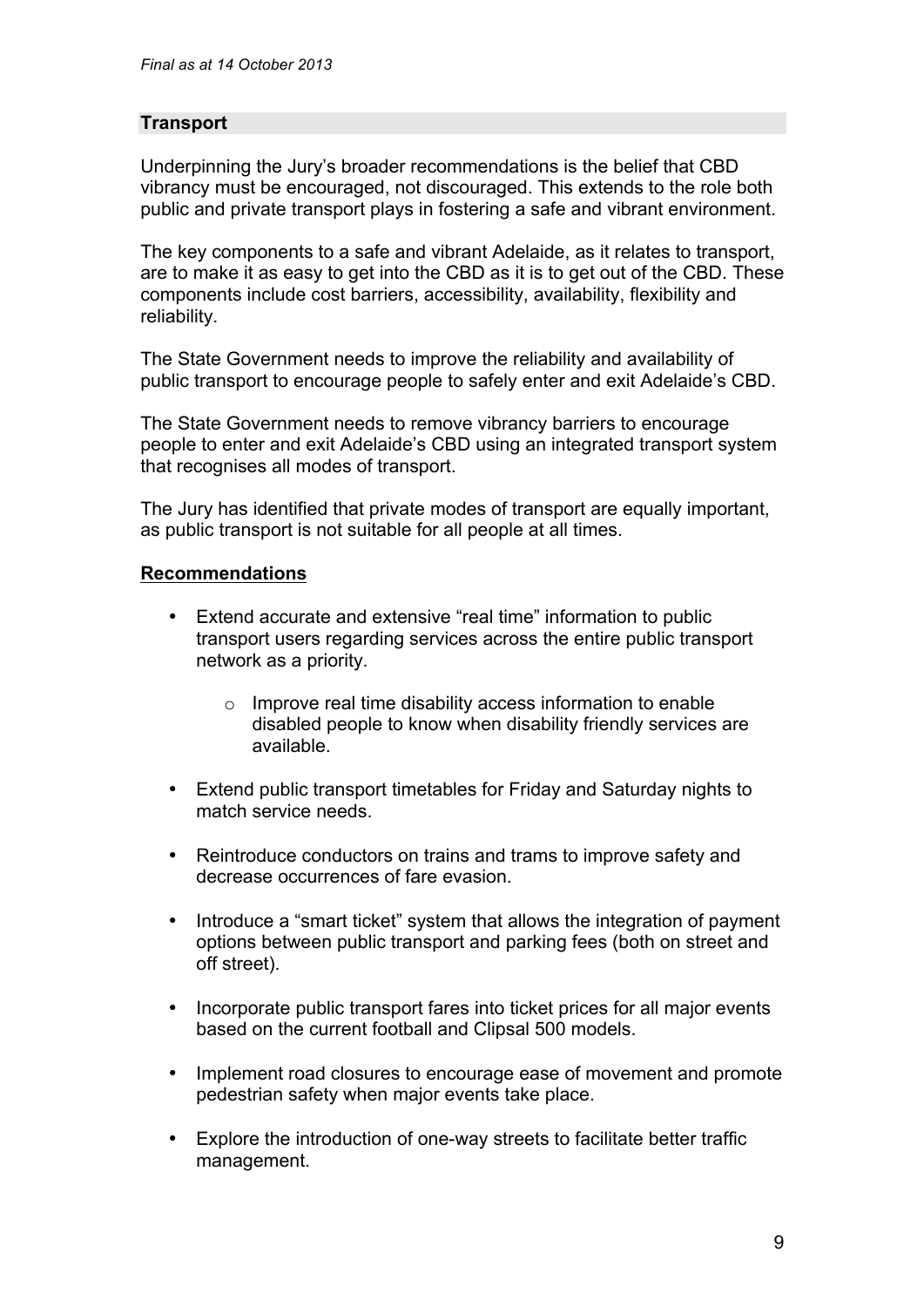- Conduct a review of car parking fees both on- and off-street across Adelaide and report on these findings publicly.
- Withdraw measures, including cost barriers, that discourage people from driving into the Adelaide CBD and therefore discourage them from contributing to vibrancy. *[Minority report: one juror dissents on this point and does not support the recommendation.]*
- Improve bicycle access and infrastructure in Adelaide by ensuring that bicycle lanes are well planned and integrated with other transport modes without slowing public and private transport.

#### **The above recommendations were developed with particular reference to the following sources:**

- Wen-Tai Lai, Ching-Fu Chen, 2011, *Behavioral intentions of public transit passengers—The roles of service quality, perceived value, satisfaction and involvement,* Transport Policy, 18, 318-325
- Luigi dell'Olio, Angel Ibeas, Patricia Cecin, 2011, *The quality of service desired by public transport users*, Transport Policy, 18, 217-227
- Rosemary Bromley, Colin Thomas and Andrew Millie, 2000, *Exploring Safety Concerns in the Night-Time City: Revitalising the Evening Economy*, The Town Planning Review, Vol. 71, No. 1 (Jan., 2000), pp. 71-96
- Cosgrove, D.C. (2011). Long-term patterns of Australian public transport use. Conference paper delivered at the 34th Australasian Transport Research Forum (ATRF) Proceedings held on 28 - 30 September 2011 in Adelaide, Australia.
- Meng, L., Holyoak, N., & Taylor, M. (2011), *Increasing the Patronage of Adelaide's Northern Rail Corridor*, Conference paper delivered at the 34th Australasian Transport Research Forum (ATRF) Proceedings held on 28 - 30 September 2011 in Adelaide, Australia.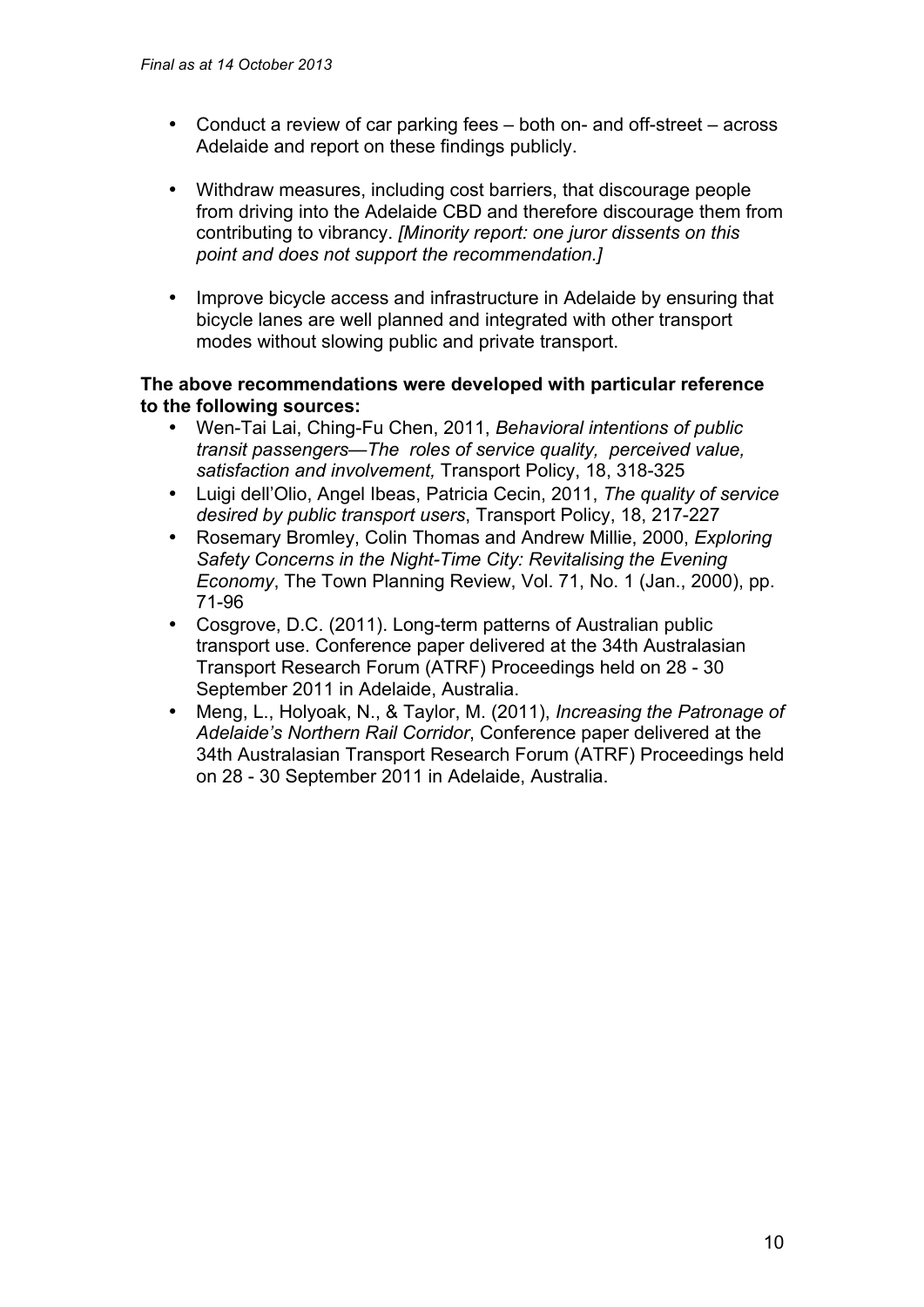## **Education**

The Citizens' Jury is of the understanding that there is a positive level of education and support available to schools and the wider community. However the jurors believe connecting agencies could assist further in educating people to promote and encourage a safe and vibrant Adelaide nightlife. The Jury values, and encourages the government to preserve, the use of education programs in schools and community groups to promote safety.

## **Recommendations**

#### **The use of education programs in schools and community groups is valued**

- Schools and community groups to have equal access to programs on alcohol/drugs/safe partying.
- Schools and community groups to have equal access to programs based on resilience and self-esteem/confidence.
- These programs should be available for both students and families.
- Schools to be strongly encouraged to offer these programs and to be provided access to sufficient funding.
- Schools to communicate with families during the running of these programs and provide resources to reinforce the messages at home.
- Government funding to be made available to schools for these programs.

#### **Facilitating agency communication**

- Compile a central list of agencies/individuals who provide these programs.
- This central list to be promoted to schools and community groups.
- Agencies to be supported to communicate with each other.

#### **The above recommendations were developed with particular reference to the following sources:**

- Cooper, T., 2010, *Countering youth violence in South Australia*, Parliamentary Internship, The University of Adelaide
- Encounter Youth, 2013, Submission to the Citizens' Jury
- Cahill, H., *Taking an evidence based approach to classroom drug educations*, The University of Melbourne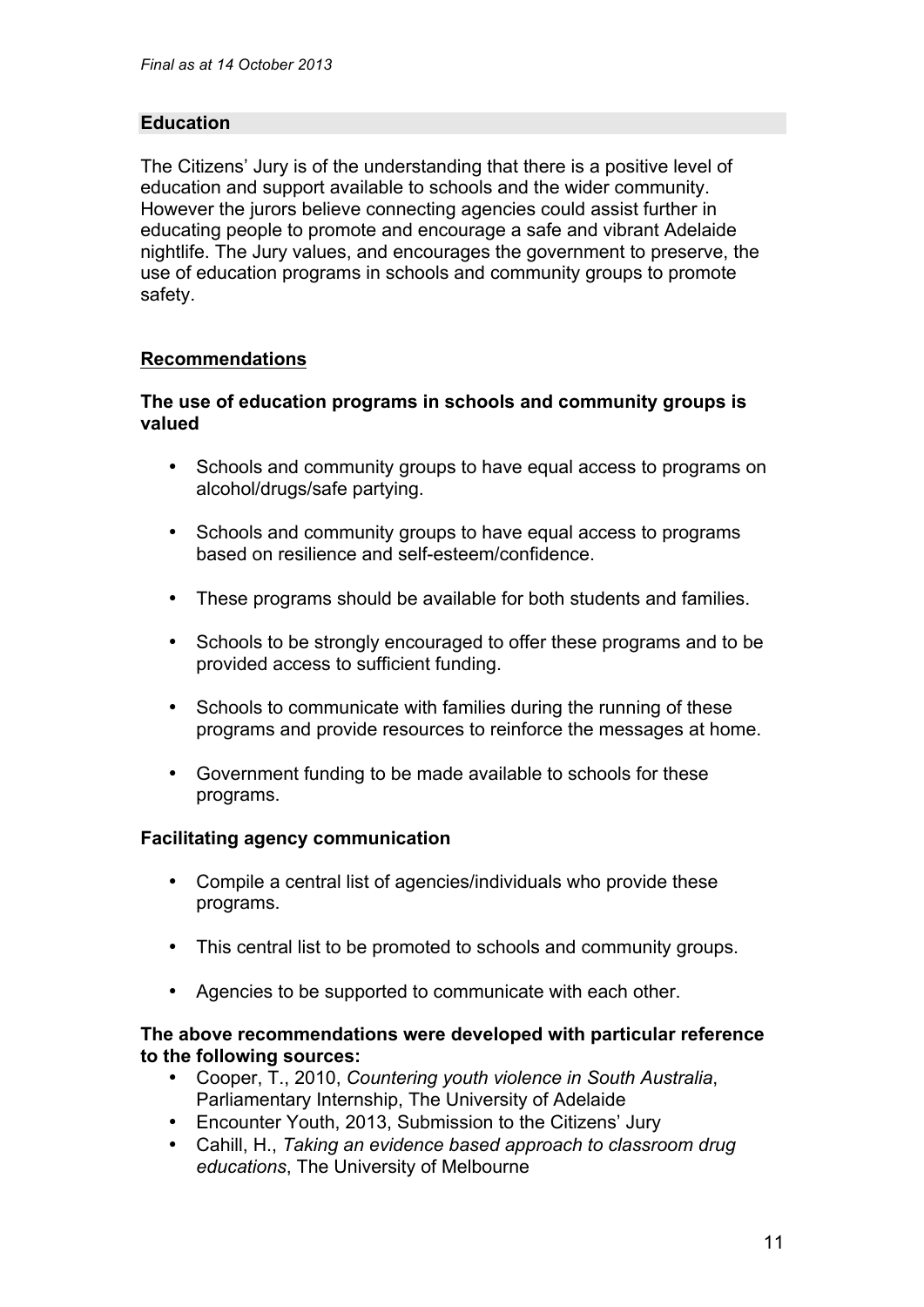• Professor Steve Allsop, National Drug Research Institute, Video conference with Adelaide Citizens' Jury 2013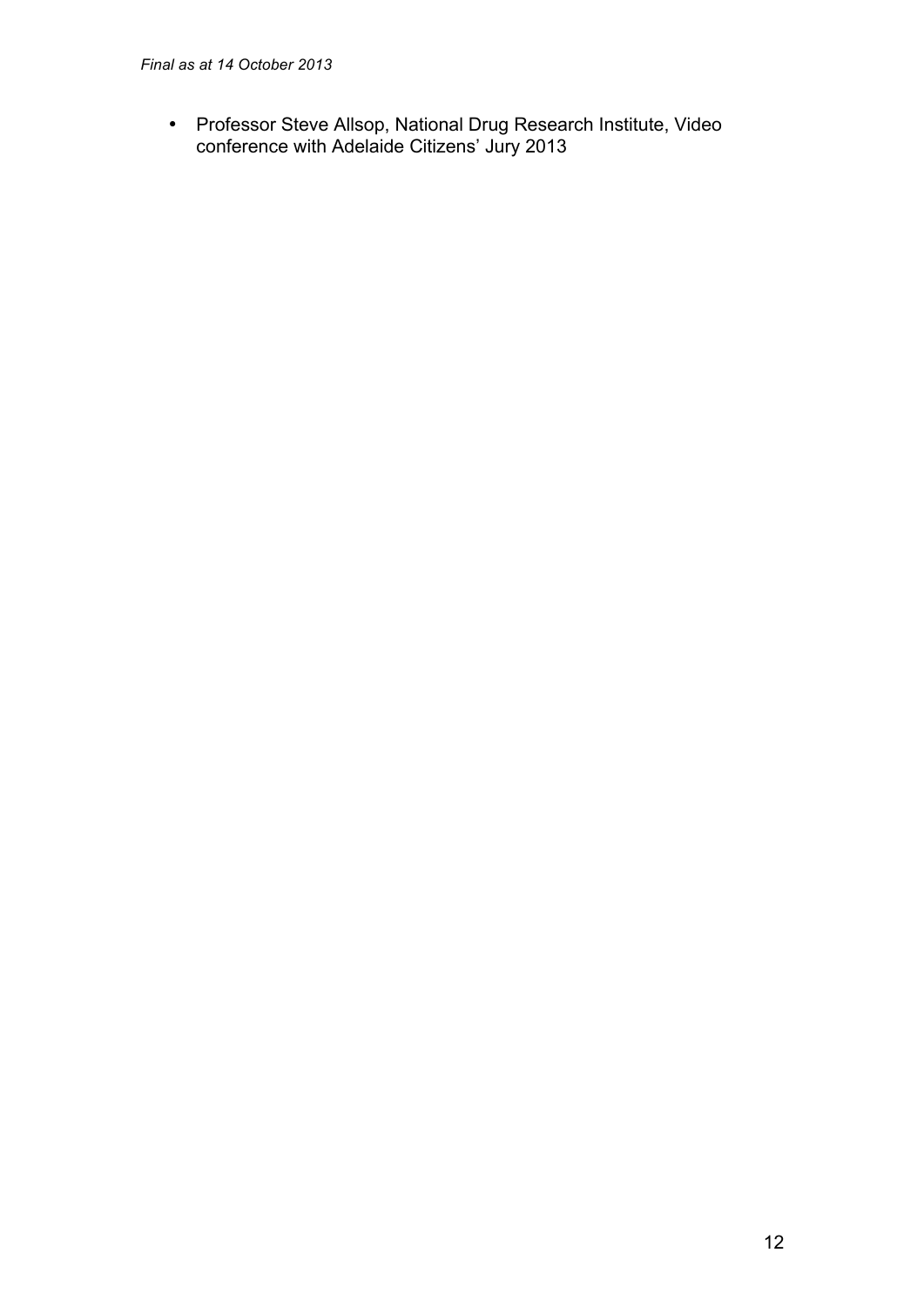#### **Infrastructure**

Strategic planning for infrastructure should have positive long-term implications for both vibrancy and safety in Adelaide.

As there are numerous plans in place, a centralised point of real-time information is needed.

#### **Recommendations**

- Establish an independent advisory body to oversee the strategic planning of infrastructure projects with consideration for safety and vibrancy.
- Establish a central point for real-time information that enables citizens to embrace infrastructure projects.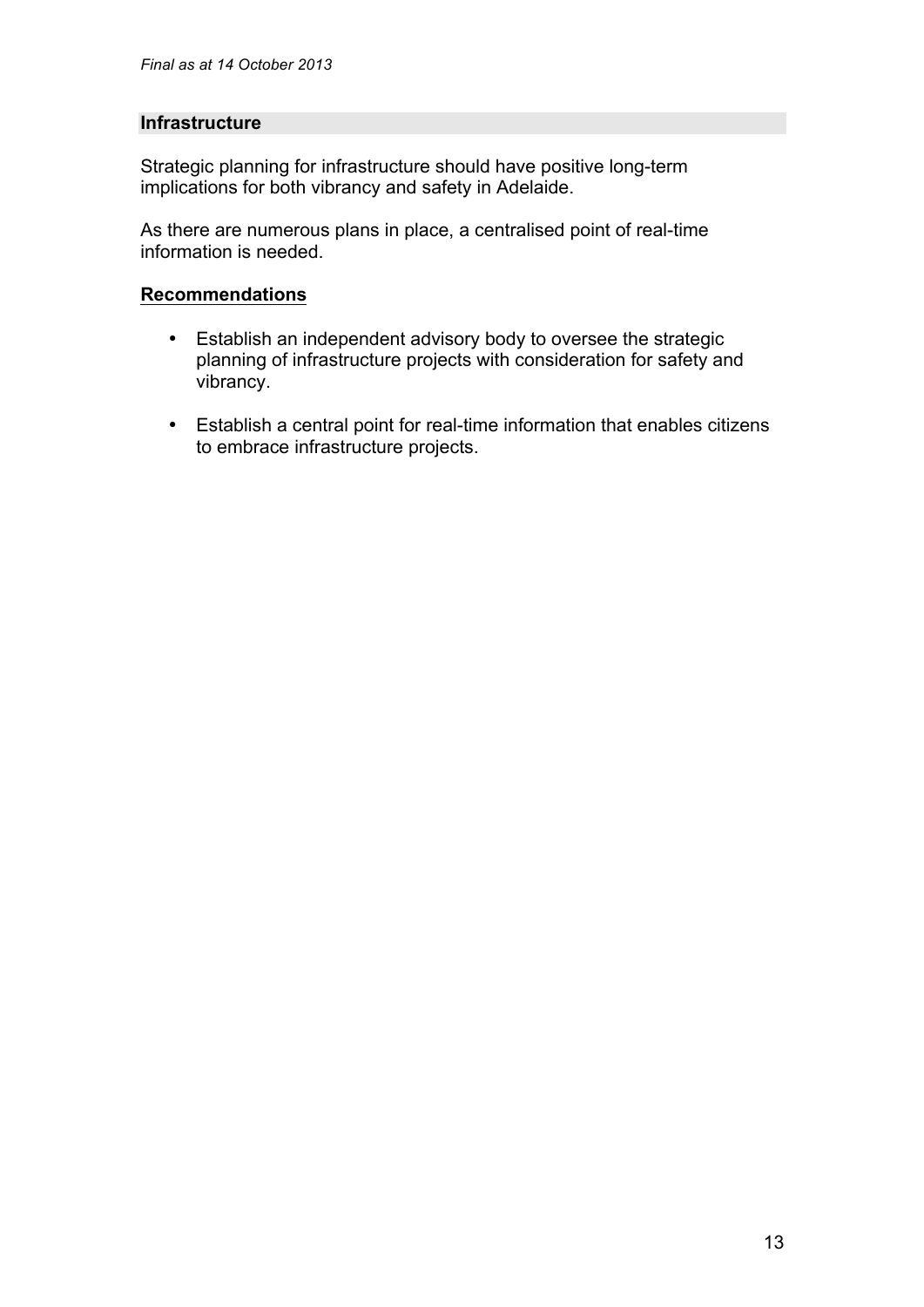## **Medical**

We acknowledge the hard work of health professionals, workers and volunteers who service South Australians and thank them for their efforts.

We would like the following measures to be implemented to support the safety and wellbeing of individuals who enjoy Adelaide's nightlife.

## **Recommendations**

## **Establish an 'Injury and Outcome Reporting System'**

- We would like the South Australian Government and its partners from universities and community organisations to establish an 'Injury and Outcome Reporting System'. This system will support the development and evaluation of activities that improve safety and wellbeing.
- An 'Injury and Reporting System' would help the government and researchers explore links between injuries and assaults that occur in Adelaide's nightlife, with medical treatment and outcomes.
	- o At the moment, there aren't any centralised databases that support this kind of research.
- Models for this system could include the Victorian State Trauma Registry (VSTORM) and Victorian Orthopaedic Trauma Outcomes Registry (VOTOR).
- Like the Victorian models, a South Australian reporting system would organise information related to patient injuries and outcomes. Routinely-collected health information could be drawn from health facilities and hospitals, other health agencies (for example, Medicare), and organisations that work at the street-level (for example, SA Police, St John's).

## **Adapt environments and systems to promote greater safety and wellbeing**

- We would like to see Adelaide's environment and health system adapted in different ways, to make Adelaide's nightlife safer and more supportive of people's wellbeing.
- Adapting Environments
	- o The Liquor Licensing Commissioner could suggest what sort of drinking utensils should be used in licensed venues, as part of their customised licensing conditions. This may reduce glassrelated injuries in licensed venues where alcohol-related violence is an issue.